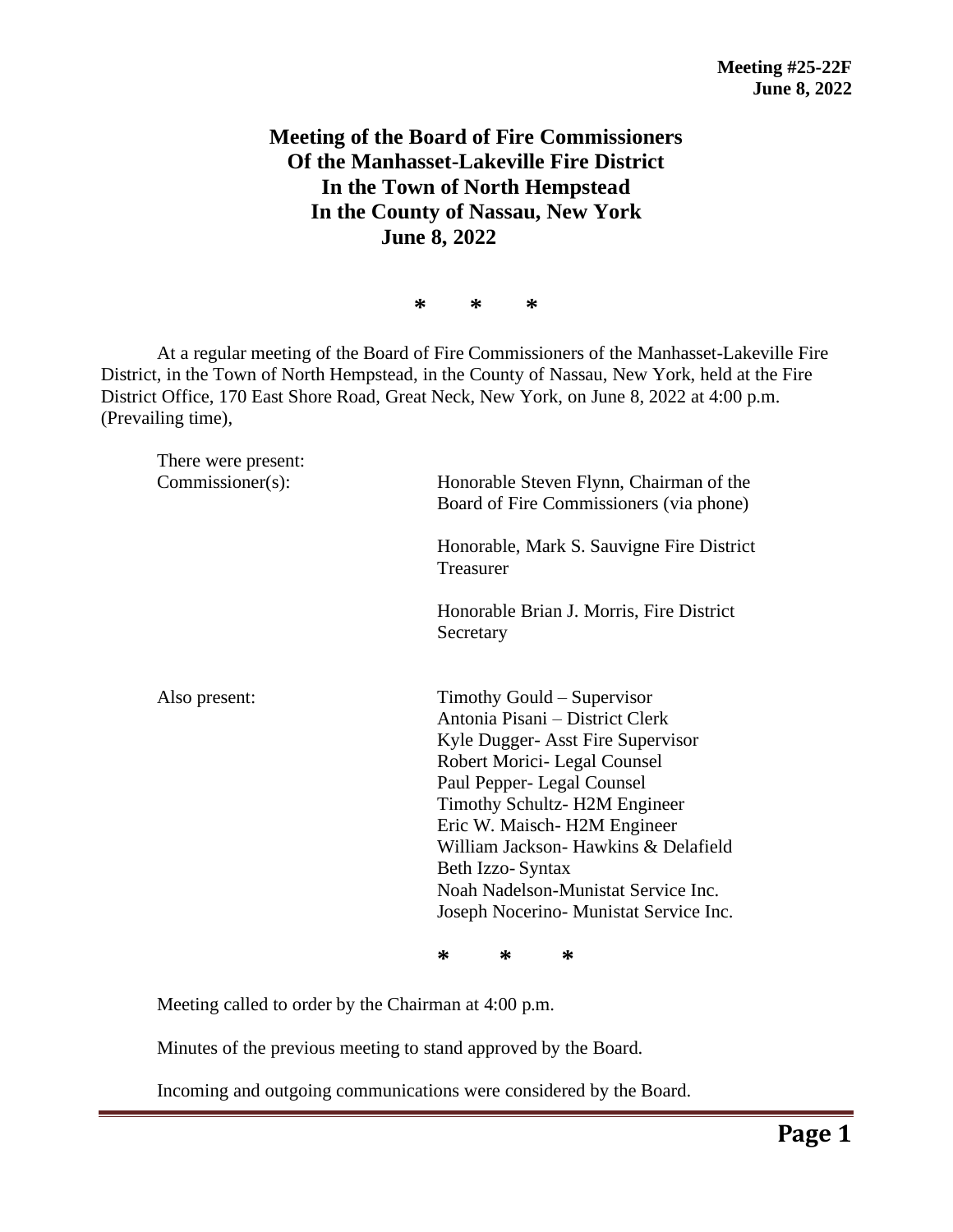The Board of Commissioners and guests discussed the Manhasset Lakeville FD Proposed Fire Station Bond project process and timeline.

| <i>Apparatus</i>          |                                                    |
|---------------------------|----------------------------------------------------|
| 8725, 8756                | Talk about bid dates. (Steve here)                 |
|                           | Co#1 Truck, still waiting for Chassis              |
| 8703                      | In service                                         |
| 8700                      | Need to sell                                       |
| 8744                      | Accident, "Cosmetic" \$14,064.19                   |
| 8730                      | Accident                                           |
| <b>Buildings</b>          |                                                    |
| Co#4                      | <b>Basement</b>                                    |
| Co#4                      | Parking lot, done                                  |
| <b>Ambulance Building</b> | EMT                                                |
| Co#2                      | Apron, sidewalk replace.                           |
| Co#4                      | Apron, sidewalk replace.                           |
| <b>Miscellaneous</b>      |                                                    |
|                           | Resolutions for PO's                               |
|                           | <b>Union Contract?</b>                             |
|                           | Tim Bury leaving July 22, need another full timer. |
|                           | <b>Replacement for Parsloe</b>                     |

Supervisor Gould brought the Board up to date as follows:

The board was in receipt and acknowledged Letter from the Law Office of Ricky J. Lucyk RE: Geico Ins CO as Subrogee of Chao Chen vs. Manhasset Lakeville Fire District.

Meeting adjourned 6:10 pm. I hereby certify the aforementioned is a true and exact copy of the Minutes of Meeting held on June 8, 2022.

Brian Morris, Secretary

\_\_\_\_\_\_\_\_\_\_\_\_\_\_\_\_\_\_\_\_\_\_\_\_\_\_\_\_\_\_

:ap

.